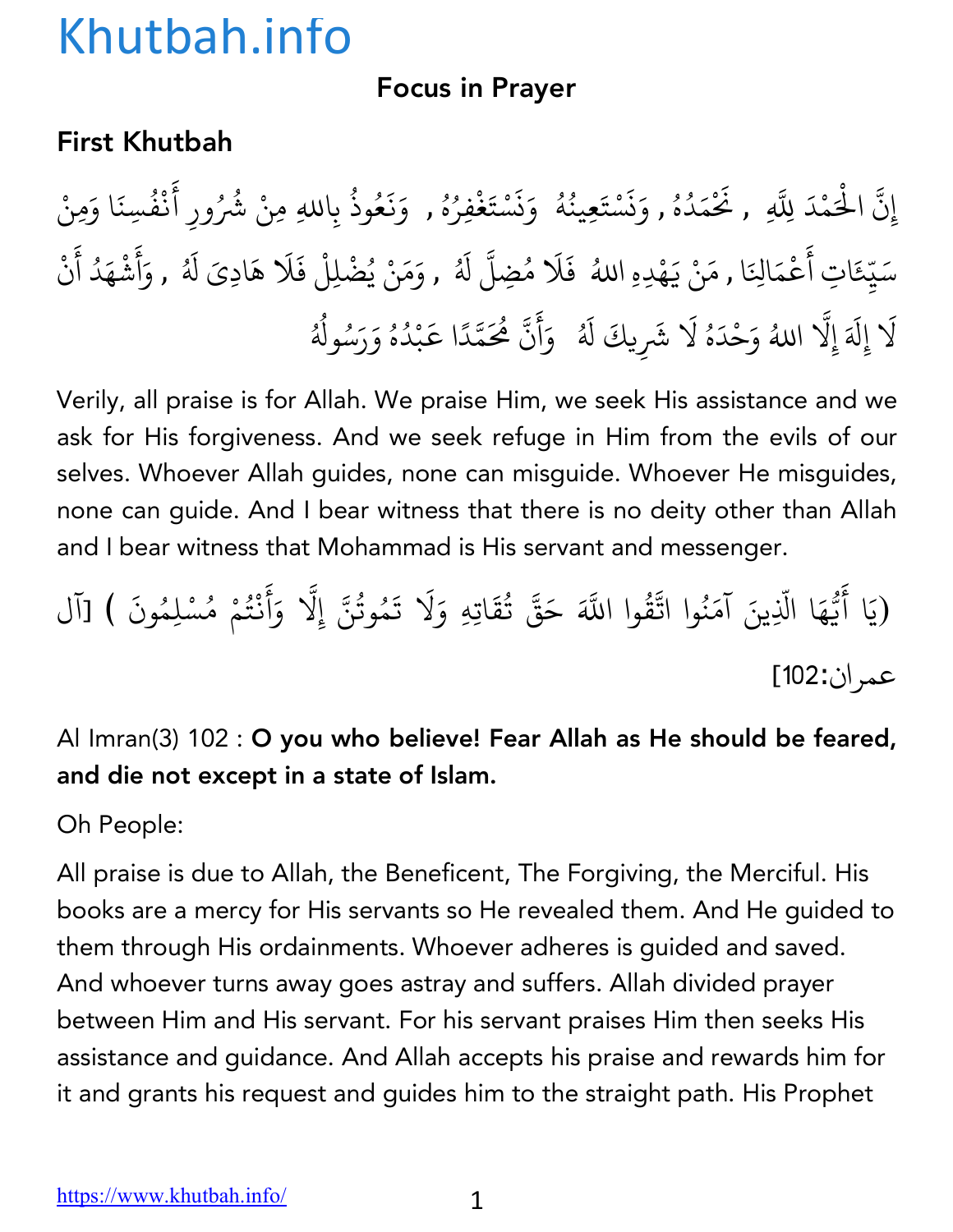الله magnified the matter of prayer and had many sayings in this regard. He concluded his life and was instructing to it .

So be conscious of Allah and obey Him. And make amends and seek His forgiveness. And remember His favor upon you and praise and thank Him. And contemplate His decrees upon His servants and magnify and glorify Him. And rely upon Him. For He is the Grand, the Exalted, and All Mighty, Owner of retribution.

وَلَوْ يَرَى الَّذِينَ ظَلَمُوا إِذْ يَرَوْنَ الْعَذَابَ أَنَّ الْقُوَّةَ لِلَّهِ جَمِيعًا وَأَنَّ **∶** ل **∶** ्<br>। ֧֧֧֧֧֧֧֧֧֝֟֟֓֝֟֟֟֓֝֬֝֟֓֝֬֝֟֓֝֬֝֬֝֬֝֬֝֬֝֟֓֝֬֝֟֓֟֬֝֬֝֓֟֬֝֬֝֓֟֟ **่ ∶** ्<br>। ْ ैं।<br>। ْ ُ ֧֧֧֪֦֧֪֧֝֟֟֓֝֟֟֟֟֟֟֟֟֟֓֝֟֟֟֟֟֬֟֟֟֟֝֬֟֟֩֕֟֟֟<br>֧֧֧֧֪֧֝֟֩֝֟֟֟֜֝֟֟֟֝֬֟֟ ّ ֧֦֖֦֦֦֧֦֧֦֧֧֦֧֧ׅ֧֦֧ׅ֧֧֧֧֧ׅ֧֧֧֧֧ׅ֧֧֧֧֧֧֧֧֧֧֧֧֧֚֝֟֓֝֝֬֝֝֬֝֓֝֬֝֓֝֬֝֓֝֬֝֓֝֬֜֓֜֓֓֝֬֜֓֜֓֝֬֓֜֓֝֬<br>֧֧֧֧֧֧֧֧֧֧֧֧֧֧֪֧֧֧֪֧֜֜֜֜ ्<br>। أ **∶** ֧֧֦֖֖֖֖֖֧֖֖֧֧֖֧֖֧֧ׅ֧֧֧֧ׅ֧֚֚֚֚֚֚֚֚֚֚֚֚֚֝֝֬֝֝֓֝֬֝֬֝֓֬֜֓֬֝֬֓֝֬֜֝֬֜֓֬֝֬ ়<br>ব اللَّهَ شَدِيدُ الْعَذَابِ-الْبَقَرَةِ: ْ ْ ै।<br>। 165

#### Al Baqarah (2) 165: And if only they who have wronged would consider [that] when they see the torment, [they will be certain] that all power belongs to Allah and that Allah is severe in torment.

Worships and acts of obedience are differentiated by Allah based on what is in the heart of faith, sincerity, love, fear, reverence and repentance.

And the genuine worshipper is the one who offers it as required and stays away from its breaches in all the forms. He combines sincerity, love, fear and worships in the best manner.

For the sake of clarifying this differentiation and realizing this distinction, let us pause with the greatest obligations of Islam after the two testimonies; the prayer, the pillar of religion.

Allah Almighty describes the attributes of the successful believers starting with the prayer and concluding with those safeguarding their prayers as the ones deserving to inherit the gardens of bliss:

قَدْ أَفْلَحَ الْمُؤْمِنُونَ \* الَّذِينَ هُمْ فِي صَلاَتِهِمْ خَاشِعُونَ \* وَالَّذِينَ هُمْ عَنِ اللَّغْوِ مُّعْرِضُونَ \*  $\ddot{\phantom{0}}$ **∶** *CONTRACTOR COMMUNICATION* **∶** *CONTRACTOR COMMUNICATION* ֧֧֦֧֦֧֦֧֦֧֧֧֦֧֦֧֝֟֟֓֟֟֟֟֟֟֓֝֟֟֓֝֬֟֟֓֝֬֝֟֓֟֟֓֟֟֓֝֬֟֜<br>֧֧֧֝֟֜֝֟ ∫<br>≀ **∶** ֧֦֧֧֦֧֧֝֟֟֟֓֟֟֟֟֟֟֟֟֟֟֓֡֬֟֟֟֟֟֬֟֟֟֟֬֝֟֟֩֕֟֟֟֬֝֟֟֟֬֝֬֟<br>֧֧֧֧֝֟֩֝֟֜֝֬֟ ∫<br>≀ ֧֧֦֖֖֖֖֖֖֖֖֧֧֚֚֚֚֚֚֚֚֚֚֚֝֝֬֝֝֓֝֬֝֟֓֬֝֬֝֓֬֝֬֝֓֬֝֬֓֬֝֓֬֝֓֬֝֓֬֝֬ *CONTRACTOR COMMUNICATION* **.** ١. المستقبل المستقبل المستقبل المستقبل المستقبل المستقبل المستقبل المستقبل المستقبل المستقبل المستقبل ا وَالَّذِينَ هُمْ لِلزَّكَاةِ فَاعِلُونَ \* وَالَّذِينَ هُمْ لِفُرُوجِهِمْ حَافِظُونَ \* إِلاَّ عَلَى ֧֧֦֧֦֪֪֦֧֦֧֦֧֦֪֧֝֟֟֓֟֟֟֟֟֟֟֟֟֟֬֟֓֟֟֓֟֬֟֓֟֬֟֟֟֬֝֟֟֩֬֝֟֟֬<br>֧֧֧֝֟֩ ؚ<br>ۣ ُ ֧֧֧֧֧֧֪֧֝֟֟֓֝֟֟֓֝֬֝֟֓֝֬֝֬֝֟֓֝֬֟֓֝֬֝֬֝֟֓֬֝֬֝֓֟֬֝֬֝֬֟֝֬<br>֧֧֧֖֖֧֚֚֚֚֚֚֝֟֩֝֬֝<br>֧֝ المسلم<br>المسلمات ُ ُ ∫<br>≀ أ **∶** ِ<br>زُوجِهِمْ أَوْ مَا مَلَكَتْ ै।<br>। ै।<br>। **∶** المبادل المسابق المسابق المسابق المسابق المسابق المسابق المسابق المسابق المسابق المسابق المسابق المسابق المساب<br>المسابق المسابق المسابق المسابق المسابق المسابق المسابق المسابق المسابق المسابق المسابق المسابق المسابق المساب

https://www.khutbah.info/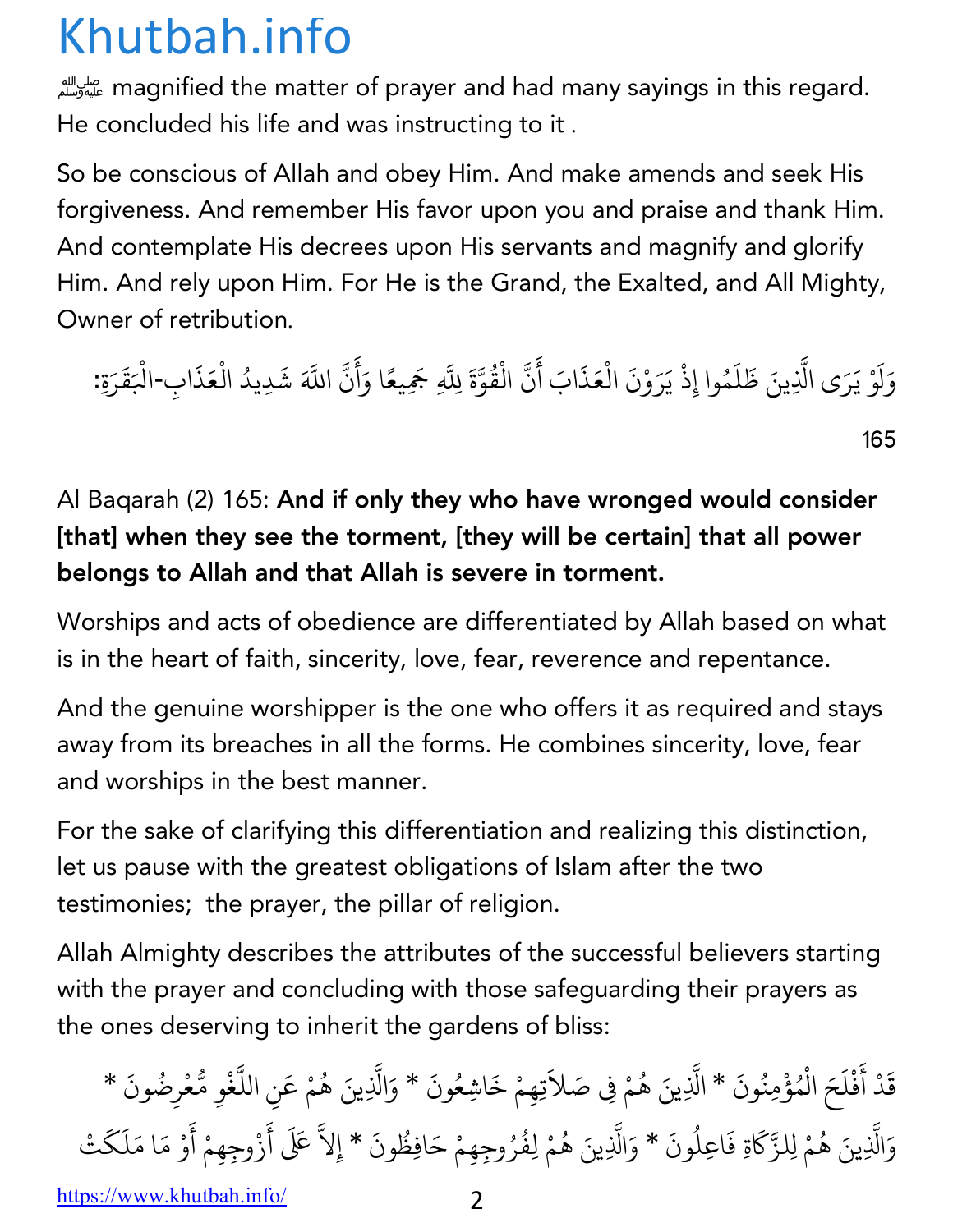أَيْمَانُهُمْ فَإِنَّهُمْ غَيْرُ مَلُومِينَ \* فَمَنِ ابْتَغَى وَرَاء ذلِكَ فَأُوْلَيِكَ هُمُ الْعَادُونَ \* وَالَّذِينَ هُمْ **∶** *CONTRACTOR COMMUNICATION* ُ ُ **│** ֧֪֧֦֪֧֦֪֪֧֝֟֟֟֟֟֟֟֟֟֟֟֟֟֟֟֟֟֟֟֟֟֟֟֟֟֟֟֬֟֟֟֟<br>֧֧֪֪֪֧֝֟֝֟<sup>֟</sup> ِّ بِ **∶** ُ ्<br>। *CONTRACTOR COMMUNICATION* **ृ** ُ *CONTRACTOR COMMUNICATION* ै।<br>। ا<br>ا ْ ُ ;<br>; ؚ<br>ؚ ْ لِأَمَانَاتِهِمْ وَعَهْدِهِمْ رِعُونَ \* وَالَّذِينَ هُمْ عَلَى صَلَوتِهِمْ يُحَافِظُونَ \* أُوْلَيِكَ هُمُ الْوارِثُونَ \* الَّذِينَ َ ؚ<br>ۣ **.** ُ ∫<br>≀ ُ **∶** ُ **ृ** ֧֧֦֖֖֖֖֖֖֖֖֖֧֚֚֚֚֚֚֚֚֚֚֚֝֝֬֝<u>֓</u><br>֧֧֝֟֩ **│** يَرِثُونَ الْفِرْدَوْسَ هُمْ فِيهَا خَالِدُونَ-المؤمنون:1-11 **∶** ُ *CONTRACTOR COMMUNICATION* ै।<br>। ؚ<br>ۣ

Al Mominoon (23) 1-11: (1) Certainly will the believers have succeeded: (2) They who are during their prayer humbly intent (3) And they who turn away from ill speech (4) And they who are observant of zakāh (5) And they who guard their chastity (6) Except from their wives or those their right hands possess, for indeed, they will not be blamed - (7) But whoever seeks beyond that, then those are the transgressors -(8) And they who are to their trusts and their promises attentive (9) And they who carefully maintain their prayers - (10) Those are the inheritors (11) Who will inherit al-Firdaus. They will abide therein eternally.

And in another place in the Book of Allah, the description of the honored people of Paradise starts with regular performance of prayers and concludes with safeguarding prayers.

And Allah said:

إِنَّ الإِنسَانَ خُلِقَ هَلُوعاً \* إِذَا مَسَّهُ الشَّرُّ جَزُوعاً \* وَإِذَا مَسَّهُ الْخَيْرُ مَنُوعاً \* إِلاَّ الْمُصَلّينَ \* ∫<br>∫ ֺ<u>֓</u> **المنابع** ֧֧֖֖֖֖֖֧֧֚֚֚֚֚֚֚֚֚֚֚֚֚֝֝֝֝֝֝֝֝֝֬֝֓֝֬֝֬֝֓֝֬֝֬֝֓֬ **المنابع** ֧֦֧֦֧֦֧֦֧֦֧֦֧֦֧֦֧֧֦֧֧֧֧֧֦֧֝֟֟֓֝֟֓֝֝֬֝֝֬֝֬֝֬֝֓֜֜֜֜ ؚ<br>ۣ **∶** ً ֧֧֧֦֧֪֦֧֝֟֟֓֝֟֟֟֟֓֝֬֟֓֝֬֟֟֜<sup>֟</sup>֓ ֦֧֧֧֦֧֦֧֦֧֦֧֦֧֦֧֦֧֦֧֦֧֦֧֧֦֧֦֧֦֧֦֧֘֟֓֡֬֟֓֡֬֟֩֓֓֝֬֟֓֡֬֓֬֓֞<br>֧֧ المسلم<br>المسلمات الَّذِينَ هُمْ عَلَى صَلاَتِهِمْ دَايِمُونَ ّ ∫<br>≀ **∶ ∶ ∶** 

Al Ma'arej (70) 19-22: (19) Indeed, mankind was created anxious: (20) When evil touches him, impatient, (21) And when good touches him, withholding [of it], (21) Except the observers of prayer - (22) Those who are constant in their prayer

And Allah said:

وَالَّذِينَ هُمْ عَلَى صَلاَتِهِمْ يُحَافِظُونَ \* أُوْلَيِكَ فِي جَنَّاتٍ مُّكْرَمُونَ ;<br>; المسلم<br>المسلمات ै।<br>। ∫<br>∫ ُ ْ **∶** ់<br>**:** ֧֖֧֦֦֧֦֧֦֖֚֚֚֝֝֝֬ ؚ<br>ؙ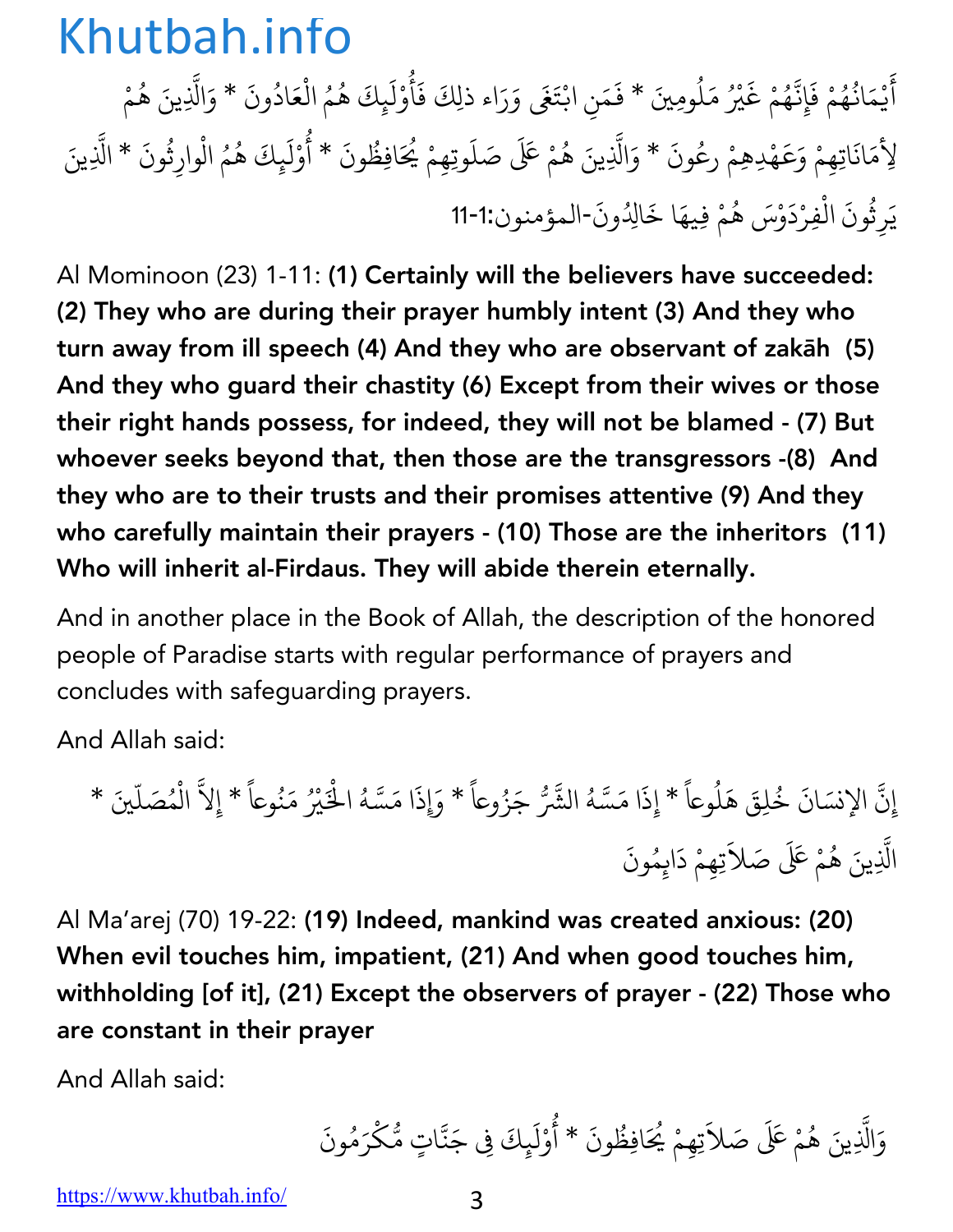#### Al Ma'arej (70) 34-35: (34) And those who [carefully] maintain their prayer: (35) They will be in gardens, honored.

This praise of those praying is the ultimate praise and the biggest incentive. But the described prayer is a special prayer with special characteristics. A perfect and complete prayer, a prayer of enduring humility and focus, and with comprehensive safeguarding. There are some elements of prayer that if they have a deficiency, then a person's prayer has deficiency equal to that deficiency. Then hope for reward could turn into punishment. Allah Almighty said:

> فَوَيْلُ لّلْمُصَلّينَ \* الَّذِينَ هُمْ عَن صَلاتِهِمْ سَاهُونَ-الماعون:4-5 **∶** ्<br>। .<br>ا المسلم<br>السياسي ֧֧֧֪֦֧֧֝֟֟֓֝֟֟֟֓֝֟֓֝֬֝֟֓֝֟֟֜<br>֧֧֪֪֪֪֪֪֪֝֟֩֝֟֟֟֟֟֟֟֟֬֟֟֜֟֜֝֬֝֟֝֬֝֟֝֬֝֬֝֟֝֬֝֟֝֬֝֬֝֬ المسلم<br>المسلمان ُ

### Al Ma'oon 4-5: (4) So woe to those who pray (5) [But] who are heedless of their prayer

And Allah said regarding the hypocrites:

وَإِذَا قَامُواْ إِلَى الصَّلَوةِ قَامُواْ كُسَالَى يُرَاءونَ النَّاسَ وَلاَ يَذْكُرُونَ اللَّهَ إِلاَّ قَلِيلاً-النساء:142 *CONTRACTOR COMMUNICATION* ؚ<br>ا ِّ بِ ֦֧֦֧֦֧֦֧֦֧֦֧֦֧֦֧֚֝֝֝֝֬<br>֧֪֧֧֖֚֝֝֬֝֬**֟ ∶** *CONTRACTOR COMMUNICATION* ∫<br>∫ ֧֧֧֖֖֧֚֚֚֚֝֟֟֓֝֟֟֓֝֬֝<br>֧֧֧֧֧֧֧֧֧֚֚֚֚֚֚֚֚֚֚֚֚֚֚֚֚֚֚֚֚֚֚֚֝֝֝֬֝֬֝֬֝֬֝֬ ا<br>الماضية<br>الماضية

An Nisa (4) 142: And when they stand for prayer, they stand lazily, showing [themselves to] the people and not remembering Allah except a little,

And Allah said of the hypocrites:

وَلاَ يَأْتُونَ الصَّلَوةَ إِلاَّ وَهُمْ كُسَالَى-التوبة:54 **∶** ै।<br>। ؚ<br>ׇׇ֧֡֟<br>֧<u>֚</u> ُ ै।<br>। ֧֧֧֖֚֚֝֟֟֓֝֟֟֓֝֬<br>֧֧֧֧֧֧֚֚֚֚֚֚֚֚֚֚֚֚֚֚֚֚֚֚֚֚֚֚֚֝֝֟֓֝֬֝֬֝֬֝֬ ∫<br>≀ ِ<br>ا

#### At Tawbah (9) 54: And that they come not to prayer except while they are lazy

https://www.khutbah.info/ 4 Khushoo (focus and humility) is a state in the heart that stems from the depths of veneration and reverence of Allah. And humility and subservience within the soul. And softness of the heart. And tenderness that bears submission and passion. And if the heart has Khushoo (focus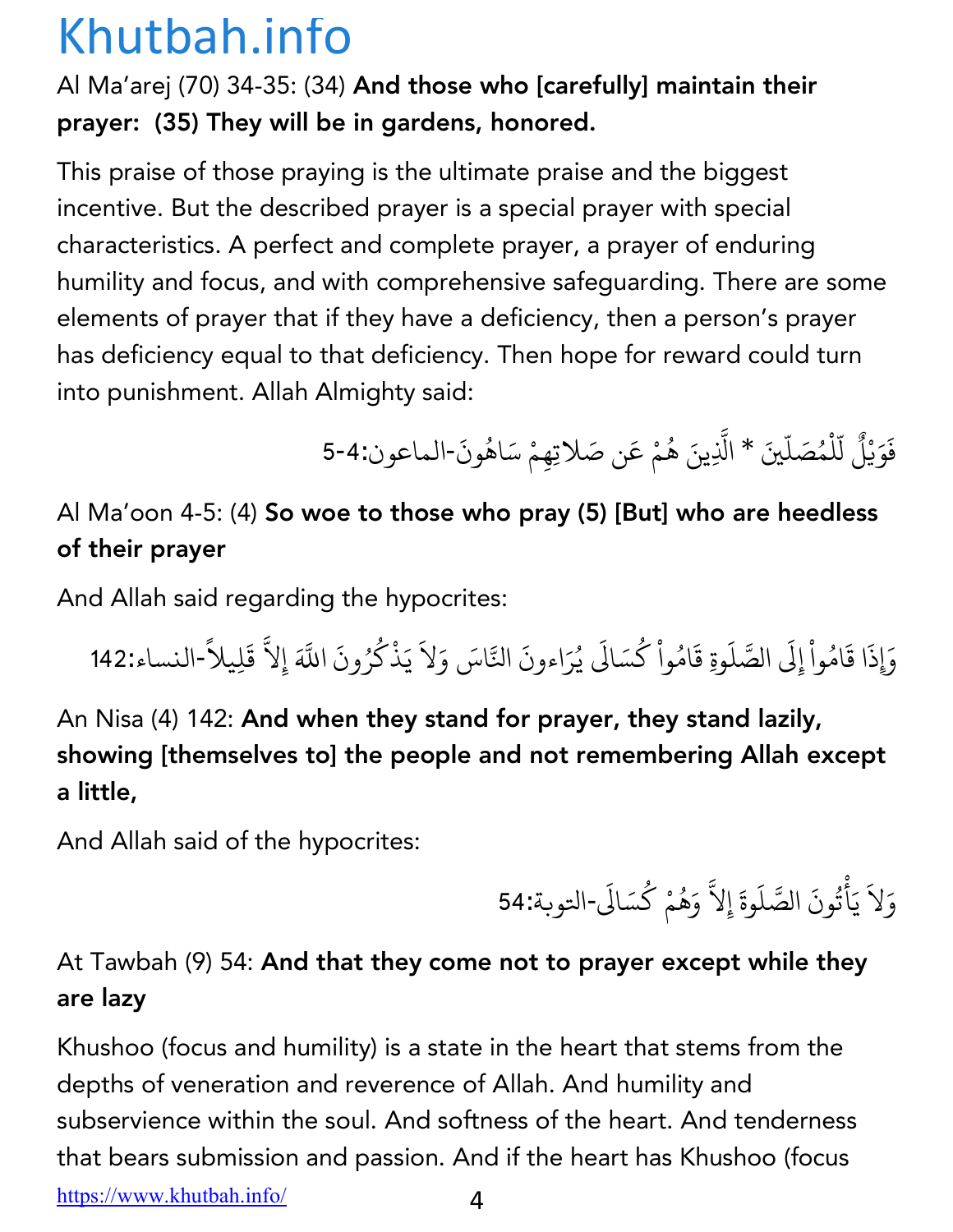and humility) then the hearing and sight will also have Khushoo (focus and humility). As well as the face and forehead. And the rest of the limbs and senses. If the heart is tranquil and has Khushoo (focus and humility) the limbs and movements and voice will have Khushoo (focus and humility). Allah said:

> وَخَشَعَتِ الاصْوَاتُ لِلرَّحْمَنِ فَلاَ تَسْمَعُ إِلاَّ هَمْساً-طه:108 ِ<br>ا  $\ddot{\phantom{a}}$ ت **∶** ֧֧֖֖֚֚֚֝֟֟֓֝֟֟֓֬<br>֧֚֚֝<br>֖֖֖֖֖֖֖֖֖֖֖֖֚֚֚֚֚֚֚֚֚֚֚֚֚֝֝֝֝֝֝<br>֧ ؚ<br>ؚ **ا**<br>ا

Taha (20) 108: And [all] voices will be humbled before the Most Merciful, so you will not hear except a whisper [of footsteps].

And the Prophet !mentioned during his ruku' (bowing):

خشع لك سمعي وبصري، ومخي وعظمي وعصبي

#### Before You my hearing is humbled, and my sight, and my mind and my bones and my nerves [Musllim 771a]

When the righteous predecessors would see someone moving their hand during the prayer they would say: If he had Khushoo (focus and humility) in his heart, his limbs would have been tranquil. And when some of the righteous predecessors heard Allah's words:

> لاَ تَقْرَبُواْ الصَّلَوةَ وَأَنتُمْ سُكَارَى حَتَّى تَعْلَمُواْ مَا تَقُولُونَ-النساء:43 ै।<br>। ै।<br>। ֦֧֦֧֘֟֟֓֡֬֟֟֩֬֝֟ **│ ∶ ∶** أ **∶** ُ َ **∶** ْ ै।<br>। *CONTRACTOR COMMUNICATION*  $\ddot{\phantom{a}}$ ؚ<br>ۣ

#### An Nisa (4) 43: O you who have believed, do not approach prayer while you are intoxicated until you know what you are saying

They would say: How many of those praying do not consume intoxicants…but do not know what they say during their prayers, indeed the worries of the worldly life has intoxicated them.

https://www.khutbah.info/ 5 If the heart of the one praying has Khushoo (focus and humility), then he senses that he is standing before the hands of His creator. And he feels the magnitude of his supplication to his Lord. And the one devoted to prayers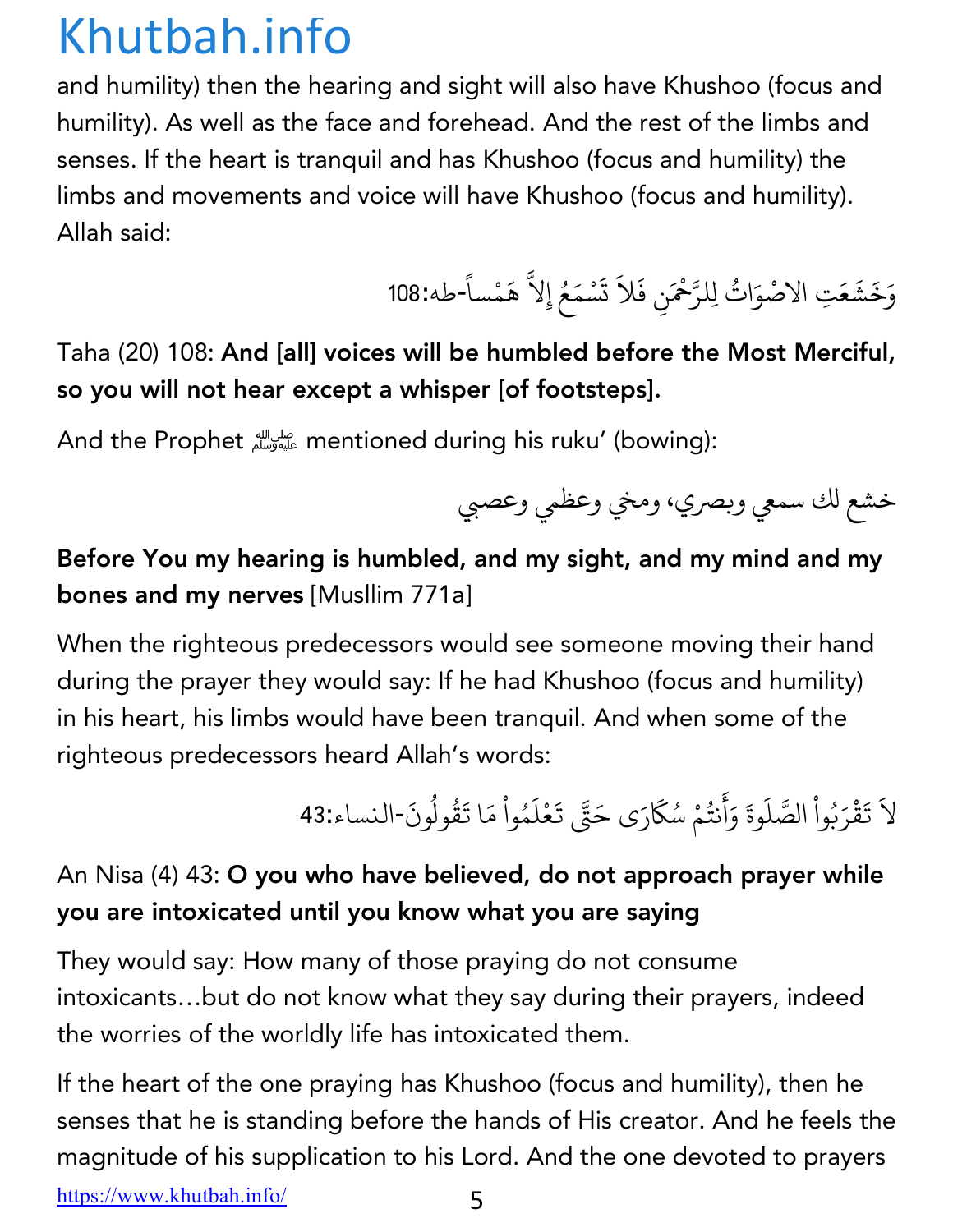and having Khushoo (focus and humility) is the one who estimates the matter with its true estimate. The greatness of Allah and His majesty have settled into his conscious. His heart is filled with love and fear and his limbs have settled. He is not occupied with other than the prayer and deserves the Quranic praise:

> قَدْ أَفْلَحَ الْمُؤْمِنُونَ \* الَّذِينَ هُمْ فِي صَلاَتِهِمْ خَاشِعُونَ-المؤمنون:1-2 **∶** ैं।<br>। *CONTRACTOR COMMUNICATION* **∶** *CONTRACTOR COMMUNICATION* **:** ∫<br>≀ َ

Al Mominoon (23) 1-2: (1) Certainly will the believers have succeeded: (2) They who are during their prayer humbly intent

Uthman (may Allah be pleased with him) narrated that the Prophet العليه وسلم الله said:

֧֦֧֦֧֦֧֦֧֦֧֝֝<u>֓</u> "...من توضاً نحو وضوئي هذا ثم صلى ركعتين لا يحدِّث فيهما نفسه بشيء؛ غفر له ما تقدم من ذنبه." رواه البخاري

"…whoever performs ablution as I have done, then stands and prays two units of prayer without letting his thoughts wander, his previous sins will be forgiven." [Bukhari 1934]

So be conscious of Allah and safeguard your prayers and maintain them with care. And seek refuge in Allah from a heart that does not humble. For it was authenticated that one of the supplications of the Prophet عليه وسلم it was authenticated that one of the

لا eإ وعأ ذ كب نم ملع لا ،عفني نمو بلق لا ،عشي نمو سفن لا ،عبشت نمو ةوعد لا باجتسي ال .

O Allah, I seek refuge with You from knowledge that is of no benefit, a heart that is not humble, a supplication that is not heard and a soul that is not satisfied, and from a supplication that is not answered. [Sunan an-Nasa'i 5537]

https://www.khutbah.info/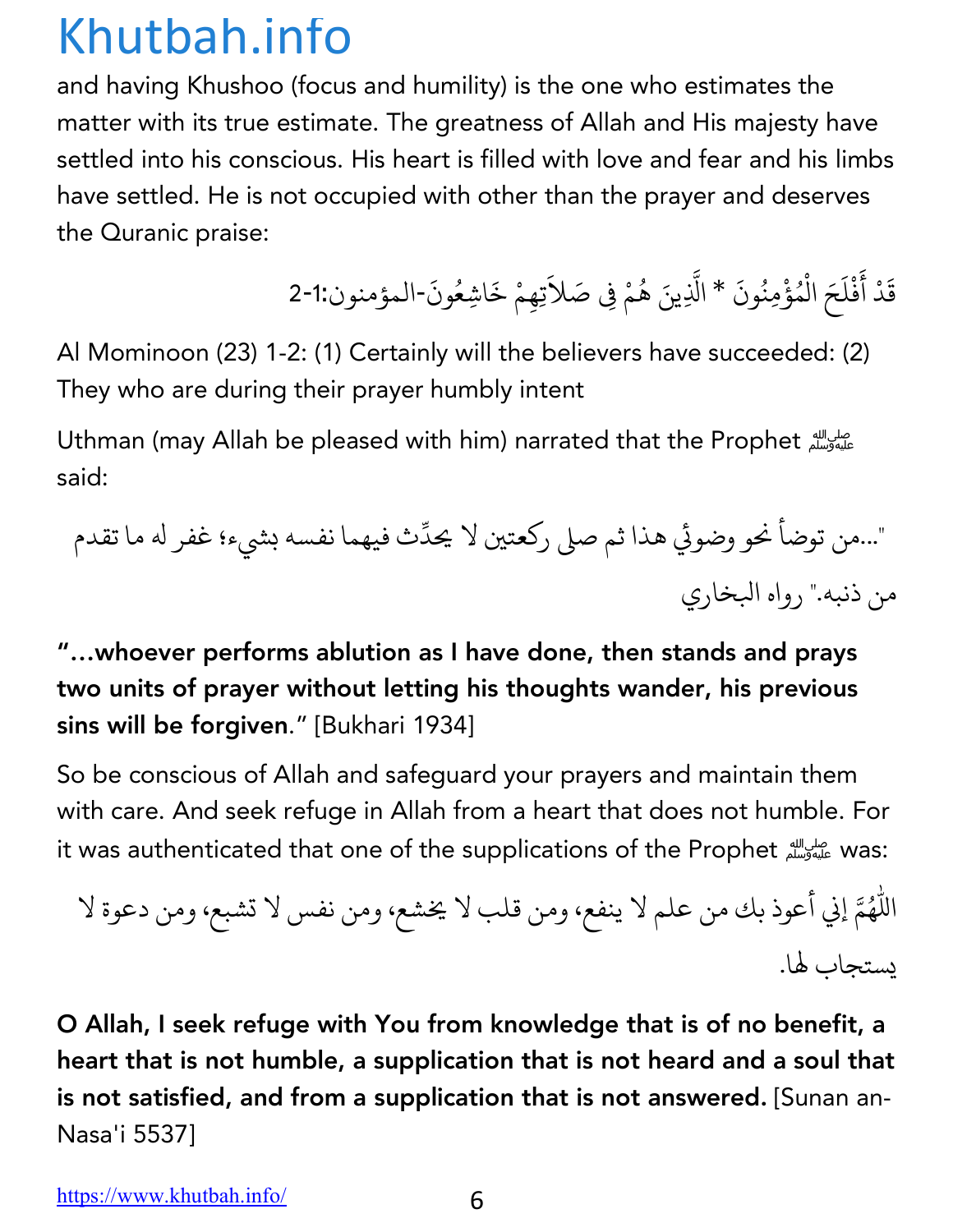أَقُولُ مَا تَسْمَعُونَ وَأَسْتَغْفِرُ اللّٰهَ لِي وَلَكُمْ مِنْ كُلِّ ذَنْبٍ فَاسْتَغْفِرُوهُ إِنَّهُ هُوَ الغَفُورُ الرّحِيمُ **َ ُ ُ َ َ ُ َ َ ْ َ َُ ُ ِ َ ْ َ ُ َّ ُ ُ َ ُ ُ ُ**

I say what you have heard and I seek forgiveness from Allah for me and you from every sin. So seek forgives from Him, Verily He is Oft-Forgiving, the Most Merciful.

#### Second Khutbah

الْحَمْدُ لِلّهِ, ۚ وَالصَّلَاةُ وَالسَّلَامُ عَلَى رَسُولِ اللّهِ ۚ , وَ أَشْهَدُ أَنْ لَاْ إِلَهَ إِلّاْ اَللهُ وَحْدَهُ لَاْشَرِيْكَ لَهُ **And the contract of the contract of the contract of the contract of the contract of the contract of the contract of the contract of the contract of the contract of the contract of the contract of the contract of the contr ُ َ ُ َ ُ َ ْ َ َ َ َ ُ َ َ َ ُ و أ ش ه د أ ن م َّ َُ َ َ ْ َ ُ َ م د ق ب د ه و ر َ س َ و ْ W َّ َ ا ً َ ْ ُ ُ ُ ُ ُ**

All praise is to Allah, and peace and blessings upon the Messenger of Allah, and I bear witness that there is no deity other than Allah and I bear witness that Mohammad is His slave and messenger.

Oh people:

The scholars have mentioned several aspects enabling presence of the heart and realizing the state of khusoo and the reality of worshipping.

From these aspects is diligence in repelling stray thoughts and distancing oneself from occupying distractions. And the scholars have mentioned that they are two types of distractions. The first kind are outwardly distractions that occupy the hearing and sight. And this addressed by staying close to the sutrah (barrier placed in front of one praying) and focusing one's gaze on the place of prostration. And staying away from decorated and adorned places.

The Messenger of Allah على الله once prayed wearing a garment having a pattern. When he concluded the prayer, he said:

> اذْهَبُوا بِخَمِيصَتِي هَذِهِ إِلَى أَبِي جَهْمٍ فَإِنَّهَا أَلْهَتْنِي آنِفًا فِي صَلاَتِي وَأْتُونِي بِأَنْبِجَانِيَّتِهِ الم المسلم المسلم المسلم المسلم المسلم المسلم المسلم المسلم المسلم المسلم المسلم المسلم المسلم المس<br>المسلم المسلم المسلم المسلم المسلم المسلم المسلم المسلم المسلم المسلم المسلم المسلم المسلم المسلم المسلم المسل<br>المسلم الم ؚ<br>֪֧֡֡֟֟֟֟֟֟֟֟֟֟֟֟֟֟֟֟֟֟֟֟֟֟֡֡<sup>֟</sup> ै।<br>। َ **∶** Ç ै।<br>। ل **∶** ै।<br>। ْ **∶**  $\ddot{\phantom{a}}$ *CONTRACTOR COMMUNICATION* Ç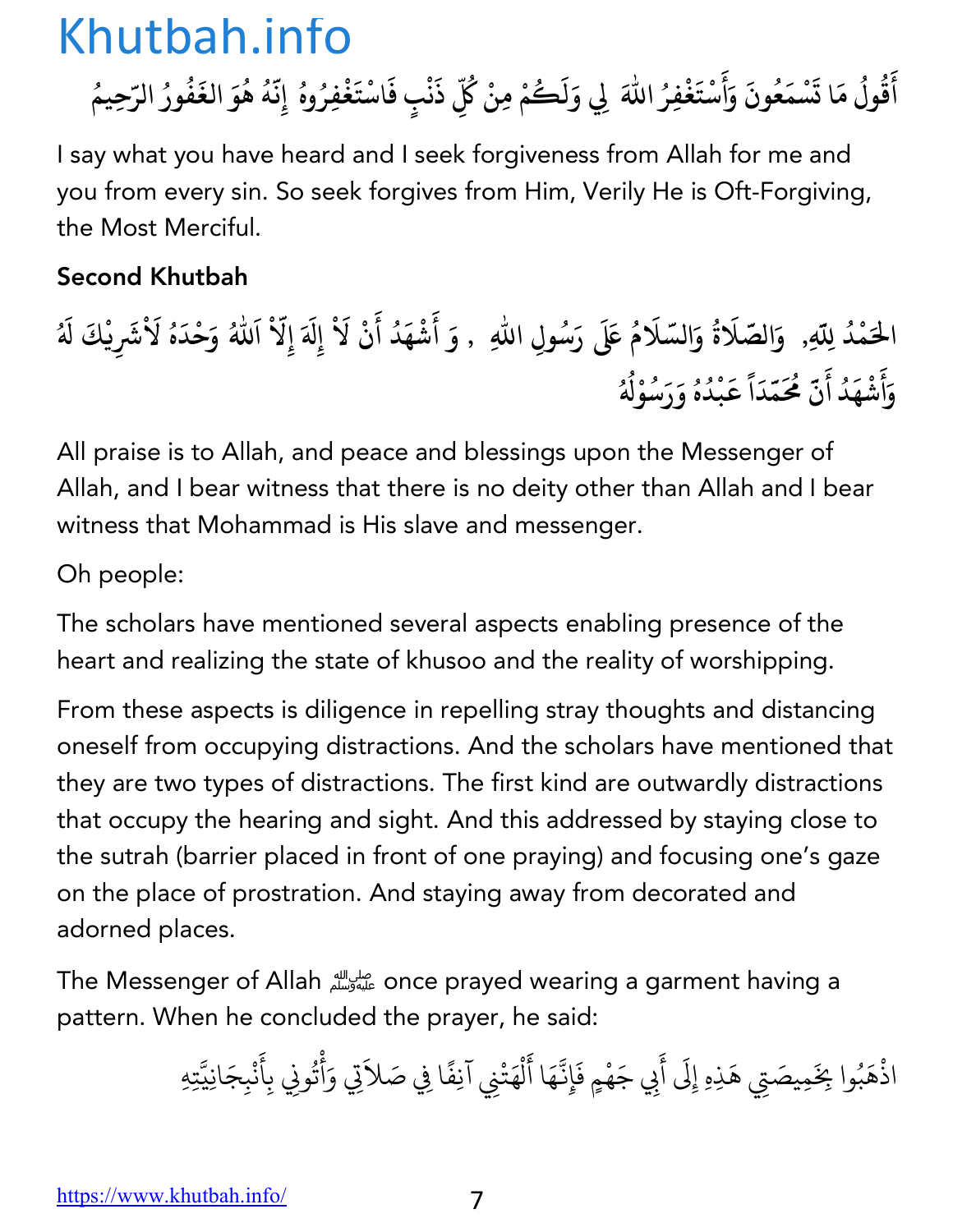Take this garment of mine to AbuJahm, for it turned my attention just now in my prayer, and bring a simple garment without patterns. [Bukhari 5817, Muslim 556b]

The other kind of distractions are internal such as scattered thoughts and preoccupation of the mind. This is addressed by focused thinking and reflection during recitation, remembrance and supplications.

And another type of distraction that should be pointed out is racing the Imam (prayer leader). There came severe warming against this. The Imam is to be followed and should not be preceded. The Prophet عليه بالله is to be followed and should not be preceded. The Prophet concerning it:

أما يخشى الذي يرفع رأسه قبل الإمام أن يحول الله رأسه رأس حمار

#### Does not the one who raises his head before the Imam fear that Allah may transform his head into a donkey's head? [Bukhari 691, Muslim 427]

And consider the condition of the Companions (may Allah be pleased with them) with their Prophet and Imam Muhammad الصلي الله عليه وسلم عليه الله عليه وسلم عليه السلم عليه السلم عن ا was behind the Prophet الصحيح الله when he went down for prostration from standing. He said:

None of us would bend his back until the Messenger of Allah put his forehead on the ground and said Allahu Akbar. And when he up, all were still in prostration.

So be conscious of Allah and perfect your prayer and perform the bowing and prostration correctly. And take care of the remembrances and supplications within it. May Allah grant us all understanding of the religion and righteous deeds. Indeed Allah is All Hearing, Answering.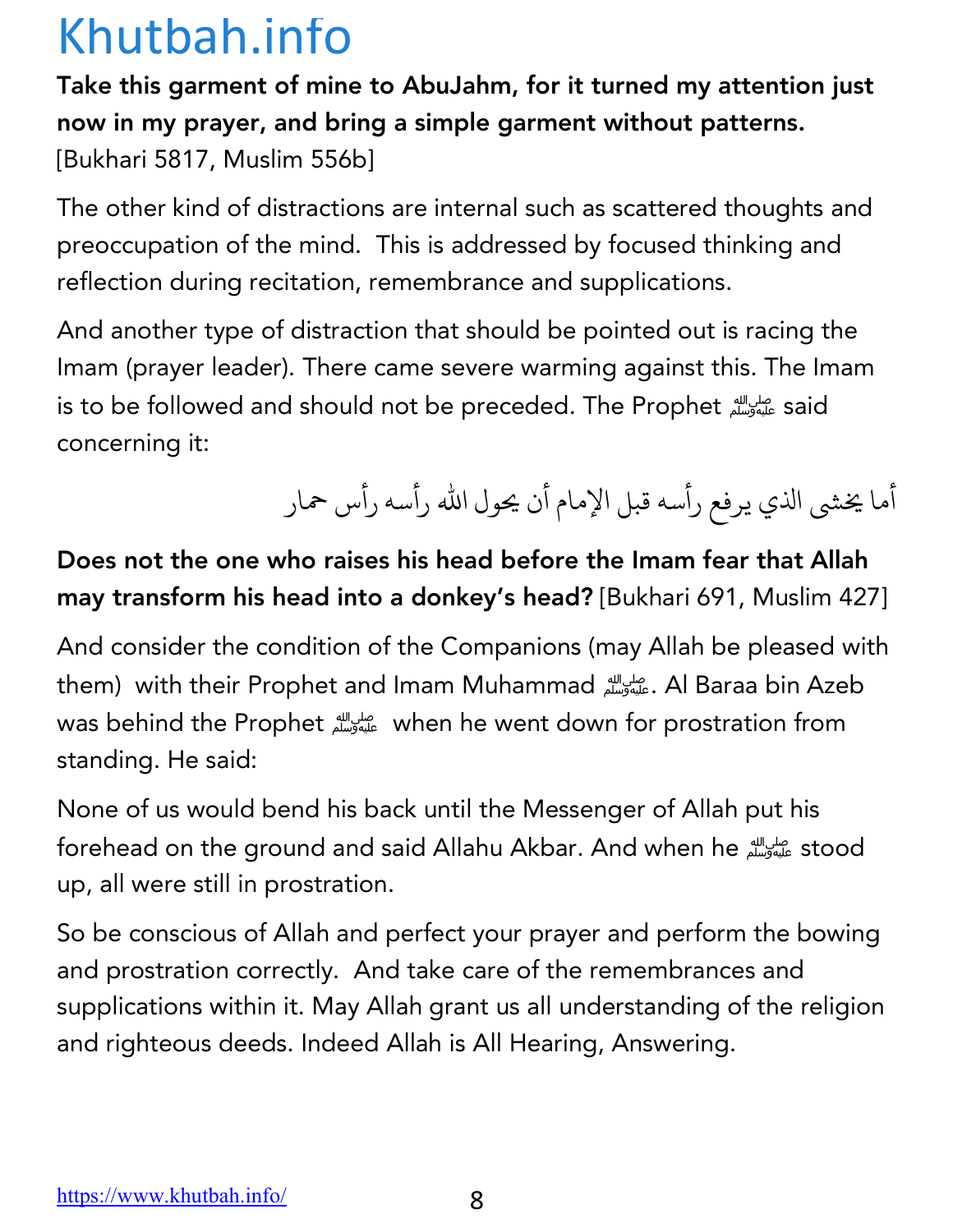هَذَا وَصَلُّوا وَسَلِّهُ ֧֪֪֦֧֦֧֦֪֦֧֝֟֟֟֟֟֟֟֟֟֟֟֟֟֟֟֬֟֟֟֟֟֬֟֟֟֟֬֟֟֟֟֟֟֟֟֬֟֟֩֕֬֟<br>֧֧֪֝֟֩֝֟֟֝֬֟ ֧֦֧֝<u>֘</u> وا عَلَى نَبِيِّكُم كَمَا أَمَرَكُمْ بِذلِكَ رَبُّكُ **∶** َ  $\ddot{\phantom{a}}$ ∫<br>∫ **∶** ر<br>گ ِ<br>مْ , فَقَالَ **∶ ∶** 

I conclude with this and send prayers of blessings and peace upon your Prophet as your Lord commanded:

إِن ֪֪֦֡֡֟֓֟֓֝֟֟֓֝֬֝֟֓֝֬֝֟֓֝֬֝֟**֟** ्<br>द اللَّهَ وَمَلَابِكَتَهُ يُصَلُّونَ عَلَى النَّبِيِّ ۚ يَا أَيُّهَا الَّذِينَ آمَنُوا صَلُّوا عَلَيْهِ وَسَلِّمُوا تَسْلِيمًا **∶** َ **∶** ∫<br>່ ُ **. ّ ∶** ֧֧֦֦֪֪֦֧֦֪֦֪֪֦֧֝֟֟֟֟֟֟֟֟֟֟֟֟֟֟֟֟֟֟֟֟֬֟֟֟֟֟֬֟֟֟֟֟֟֟֟֟֟֬֟<br>֧֧֪֝֟֩֝֟֟֝֬֟ **: ∶** ُ **.** َ**∶ ـ ∶ ا**<br>ا

Al Ahzaab (33) 56: Indeed, Allah confers blessing upon the Prophet, and His angels [ask Him to do so]. O you who have believed, ask [ Allah to confer] blessing upon him and ask [ Allah to grant him] peace.

اللَّهُمَّ اهْدِنا فِيمَنْ هَدَيْتَ وَعَافِنا فِيمَنْ عَافَيْتَ وَتَوَلَّنا فِيمَنْ تَوَلَّيْتَ وَبَارِكْ لنا فِيمَا ֧֧֦֧֖֖֚֚֚֚֚֝֝֝֬֝<br>֧֚֚֝<br>֧֚֝ ُ .<br>. **∶ ∶ │ ∶** َ ֧֝֟֓֓֝֬֝֟֓֕֬֝֬֝֬֝֬֝֓֬֝֬֝֬֝֬֝֬֝֬֝֬֝֟֓֬֝֬֝֟֓֬֝֬ َ **∶** أ ै।<br>। ءُطَيْتَ وَقِنا شَرَّ مَا قَضَيْتَ إِنَّكَ تَقْضِي وَلاَ يُقْضَى عَلَيْكَ وَإِنَّهُ لاَ يَذِلُّ مَنْ وَالَيْتَ **∶ ∶ ∶** ُ ֢ׅ֧ׅ֢ׅ֧֦֧ׅ֧֦֧֦֧ׅ֧֦֧֚֝֝֟֟֟֟֟֟֟֟֟֟֜֓֜֓֟֟֜֓֜֓֟֓֜֓ **∶** ֧֡֝֟֓֝֟֟֟֜*֟* **∶** ّ تَبَارَكْتَ رَبَّنَا وَتَعَالَيْتَ **∶** ؚ<br>֧֖֖֧֝֟֟֟֟֟֟֟֟֟֟֟֟֟֟֟֟֟֟֟֟֟֟֟֟֟֟֟֟֟֟֟<sup>֟</sup> ्<br>। **ّ ∶ ∶** 

O Allah, guide us with those whom You have guided, grant us well-being among those You have granted well-being, be an ally to us along with those whom You are an ally to, and bless what You have bestowed upon us, and save us from the evil of what You have decreed. For verily You decree and none can decree over You. He whom You support can never be humiliated. Glory is to You, our Lord, You are Blessed and Exalted.

اللَّهُمَّ إِنَّا نَسْأَلُكَ مِنَ الْخَيْرِ كُلِّهِ عَاجِلِهِ وَآجِلِهِ مَا عَلِمْنا مِنْهُ وَمَا لَمْ نَعْلَمْ وَنَعُوذُ بِكَ ֧֧֦֧֖֖֚֚֚֚֝֝֝֬<br>֧֚֚֝<br>֧֚֝ ُ **∶** <u>ّ</u> **∶** ل ُ ْ ْ∫<br>່ **∶ ∶** <u>َّأَبَّ الْمَسْتَقَلِّينَ</u> **∶ ∶ ∶** ُ ؚ<br>ؚ مِنَ الشَّرِّ كُلِّهِ عَاجِلِهِ وَآجِلِهِ مَا عَلِمْنا مِنْهُ وَمَا لَمْ نَعْلَمْ اللَّهُمَّ إِنَّا نَسْأَلُكَ مِنْ خَيْرِ مَا ∫<br>່ **∶ ∶** ١, ्<br>। ֪֪֪֪֪֪֦֧֡֡֟֓֟֓֟֟֟֟֓֝֬֝֟֓֝֬֝֟֟֓֬֝֬֝֬֝֟֝֬֝֟֟֓֬֝֟֟֬֝֟֩֬֓<br>֧֧֧֝֟֩֝֟֩֩**֓** ُ **∶** <u>َ</u> **∶** ل ُ ्<br>। سَأَلَكَ عَبْدُكَ وَنَبِيُّكَ وَنَعُوذُ بِكَ ֺ<u>֓</u> ै।<br>न ل **∶** ֧֚֝֝֟֟֟֟֟֟֟֜ **Andrew Communication** ्<br>। **∶** ्<br>। **∶** ُ ، مِنْ شَرِّ مَا عَاذَ بِهِ عَبْدُكَ وَنَبِيُّكَ اللَّهُمَّ إِنَّا نَسْأَلُكَ **∶** ֢ׅ֝֝֝֝֝֝֝֟֟֟֟֟֟֟֟֝֟֟֜֟֜*֟* **Andrew Communication ∶ ∶** ّ ُ **∶** <u>ّ</u> .<br>ن ل ُ ؚ<br>ؚ

https://www.khutbah.info/